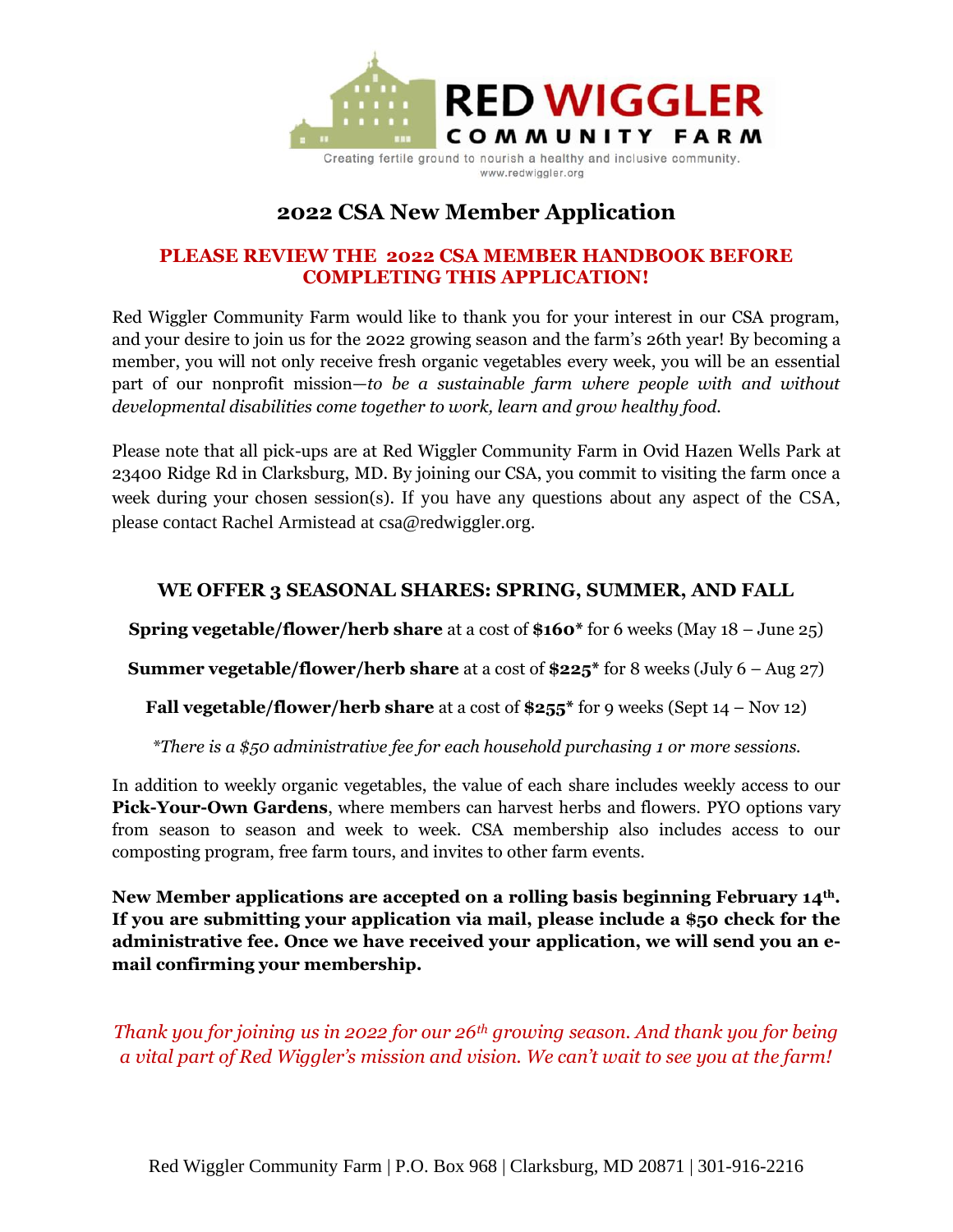

### **PRIMARY SHAREHOLDER NAME\*:**

*\*\*Primary shareholder is responsible for communication between the farm and your share partner, as well as ensuring payment of full share. Please list additional share partners on the next page.*

**\_\_\_\_\_\_\_\_\_\_\_\_\_\_\_\_\_\_\_\_\_\_\_\_\_\_\_\_\_\_\_\_\_\_\_\_\_\_\_\_\_\_\_\_\_\_\_\_\_\_\_\_\_\_\_\_\_\_\_\_\_\_\_\_\_\_**

# **ADDRESS: \_\_\_\_\_\_\_\_\_\_\_\_\_\_\_\_\_\_\_\_\_\_\_\_\_\_\_\_\_\_\_\_\_\_\_\_\_\_\_\_\_\_\_\_\_\_\_**

| CITY, STATE, ZIP: |                |  |
|-------------------|----------------|--|
| <b>PHONE:</b>     | <b>E-MAIL:</b> |  |

## **Please choose which CSA Session(s) you would like to participate in:**

| Administrative fee: \$50                                                               |    |
|----------------------------------------------------------------------------------------|----|
| Full Season 23 weeks (May $18 -$ Nov $12)$ \$640                                       | \$ |
| <b>Spring Session</b> 6 weeks (May $18 -$ June $25$ ) \$160<br>Payment due May 1       |    |
| <b>Summer Session</b> 8 weeks (July $6 - \text{Aug } 27$ ) \$225<br>Payment due July 1 | \$ |
| <b>Fall Session</b> 9 weeks (Sept $14 - Nov 12$ ) \$255<br>Payment due Sept 1          | \$ |
| <b>Total for the 2022 Season:</b>                                                      | \$ |
| Enclosed is my initial payment (Minimum \$50):                                         | \$ |
| Please choose which day you would like to pick up your share:                          |    |

| $\Box$ 1st Choice Wednesday, could do Saturday | $\Box$ Wednesday Only |
|------------------------------------------------|-----------------------|
| $\Box$ 1st Choice Saturday, could do Wednesday | $\Box$ Saturday Only  |